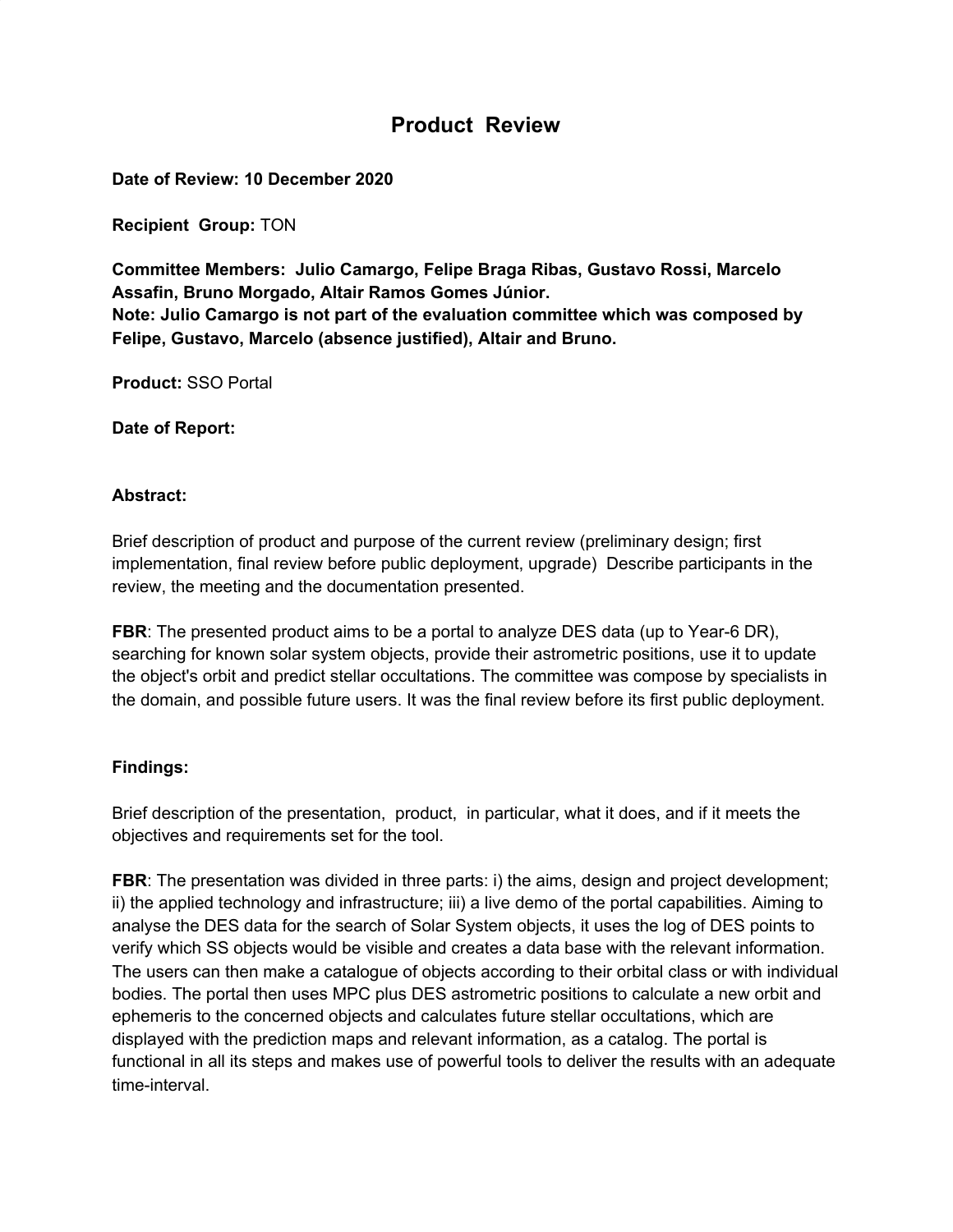**GBR**: the presentation was concise and described well the functionalities of the portal. The SSO portal is a very practical and useful tool to deal with big data in the context of the first steps in the stellar occultation science and also in preparing the data from big surveys for use in astrometry and the prediction of stellar occultations. In the current version it meets the proposed objectives and leaves space for future implementations and integration with new tools.

## **BEM:**

• The tool is impressive and has high potential.

## **Comments:**

General comments about the tool - does it meet the requirements, is the design adequate and user-friendly, is there enough documentation/tutorial on how to use; is it complete; are the functionalities adequate for the purpose.; does the tool is consistent with LIneA's standard; authentication/authorization; does it have the proper acknowledgements (LIneA, agencies, project)

**FBR**: The portal is a powerful tool, and it is ready to be delivered as a first version. It is of interest for many Solar System researchers. It was created presenting the new Linea visual standards.

**Note by JIBC (not a member of the evaluation committee)**: GBR remarked that more information is necessary to comment documents and tutorials. Only brief comments about them were made during the presentation.

#### **Recommendations:**

Possible ways to improve the tool; suggestions for future upgrades, specific corrections to be made for final approval

**FBR:** This version should be seen as the first step. It is a very powerful tool and should be used on data from other surveys.

- Collaborators should be able to use their own positions of individual objects, considering different weights on the orbit determination;

- The scientific board should suggest and prioritize a list of other surveys from which the same work can be done; Users should be able to suggest other surveys (via ticked?);

- Decision of obtaining, or not, the astrometry from the surveys' images can be based on the influence of it to the final ephemeris. The result can be validated by the scientific board analyzing the rms of the respective positions on the orbit fit.

- Predictions of stellar occultations should be obtained with the available data for ALL Solar System objects; Predictions would be calculated, once in a year, for the whole year. As a suggestion, predictions would be updated in a every-month basis, for the 1,5 month ahead;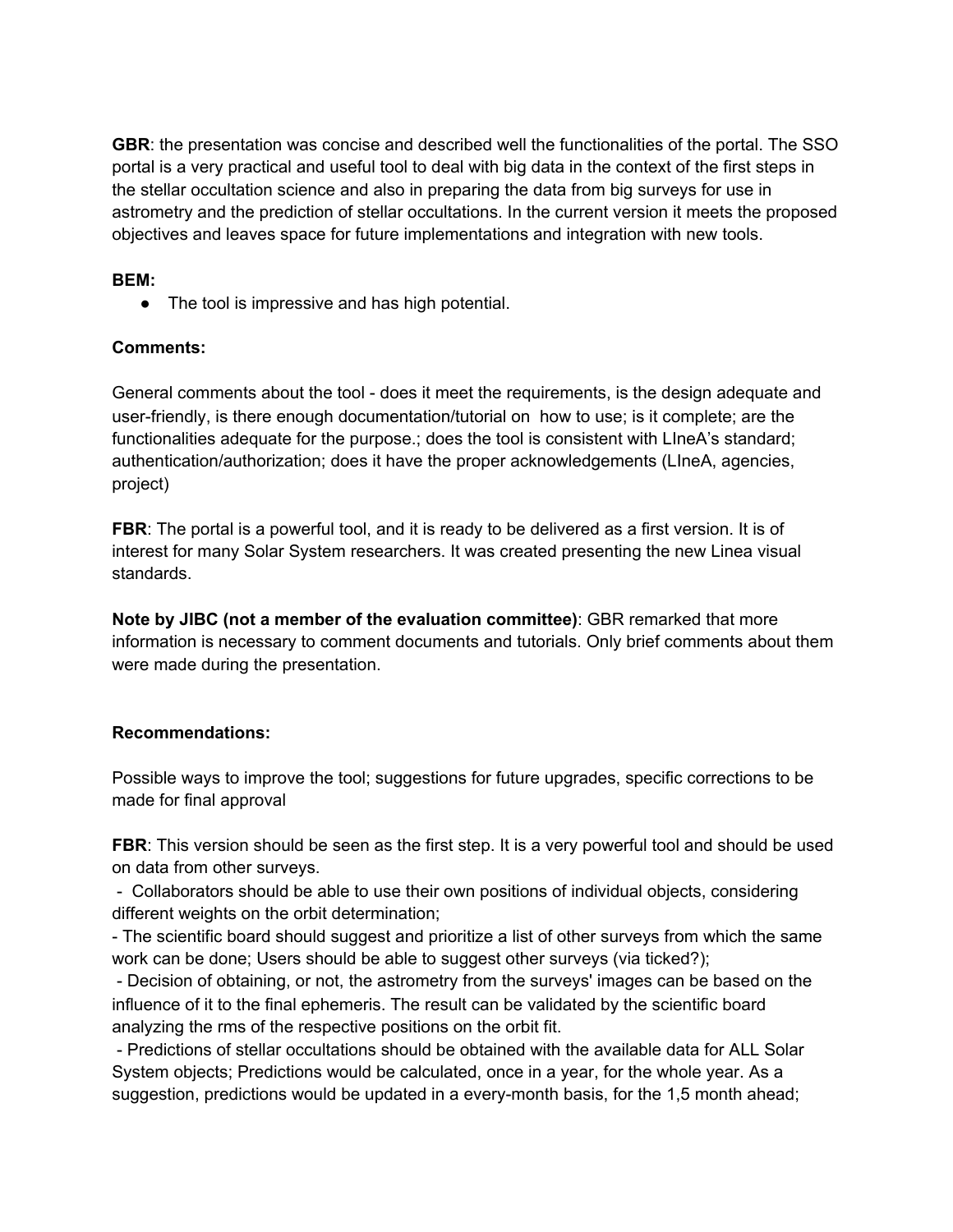## **GBR**:

- In the current version, the session "occultation" and "calendar" presents the same information in different ways. I believe that this could be in the same tool and the user chooses which way to present. The way it is, it seems that they are 2 different tools;
- Stetically, I would change the figure for the modules to some figures more related to the topic, instead of presenting a galaxy, for example.
- For improvements:

○

- include the process for other surveys;
- Adapt the astrometry tool to work with a specific object (similar to what was done in version 1);
- Besides the prediction maps, it could be implement a GoogleMaps tool;
- $\circ$  Include a brief description one sentence within every module/tool (for example, on mouse over the figure of the module/tool Occultation in the main page put "Presents the occultation prediction maps")

## **BEM:**

- The tool seems user-friendly, but a detailed tutorial and a recorded hands-on session (or small videos about each funcionabillity) can benefit the users.
- The Science team should investigate an automatic and scheduled way to update the Skybot. The possibility of a filter to select strongly affected objects (discoveries and highly updated ephemeris) should also be investigated. In that case, only the selected objects should be re-run in the Portal at each Skybot update (avoiding unproductive procedures). That will allow an efficient way to deal with discoveries in the LSST era.
- The star catalogue utilized in the reduction (astrometry and stellar occultation predictions) should be clearly stated and easily updated (e.g. Gaia DR2 to Gaia EDR3).
- A tool to compare the results in some steps can be developed to access the differences in each step effortlessly.
	- For the dynamical fit (NIMA) comparing the observed residuals and the ephemeris' propagated uncertainty will help the Science team choose between one astrometry or another (e.g. PRAIA x DES).
	- The comparison between predictions will allow a consistency check.
- It was not clear (for me) if the SSO Portal already allows the upload of astrometric data-sets. If not, this feature can be highly relevant as it will allow the addition of private data-sets and last-minute updates.

## **Conclusions:**

Describe final decision of the committee - approved for deployment; approved pending corrections; rejected. Give reasons for the final conclusion